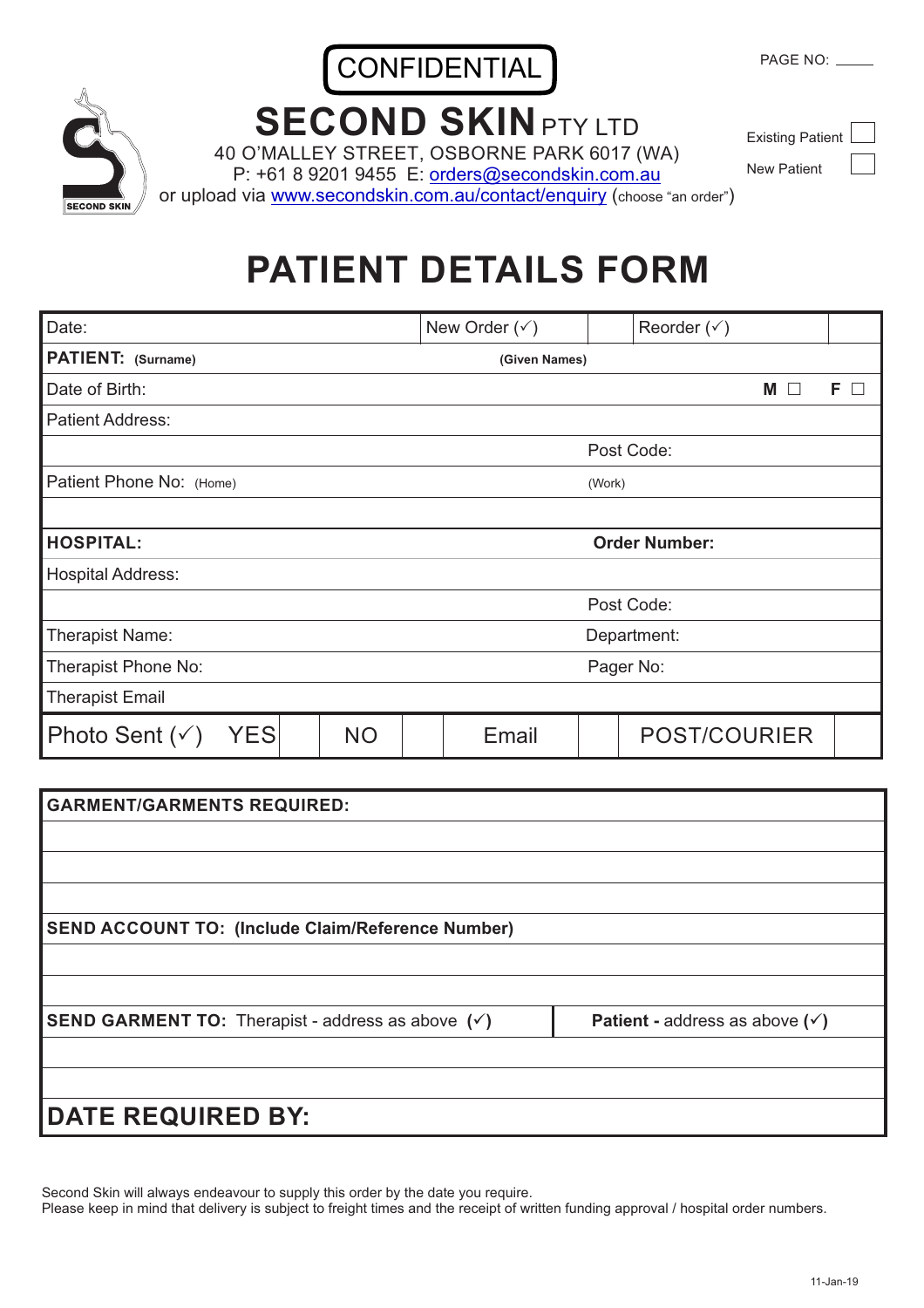| <b>SECOND SKIN PTY LTD</b><br>40 O'MALLEY STREET                                                                                            |   |   | E: orders@secondskin.com.au PAGE NO: _                      |   |              |
|---------------------------------------------------------------------------------------------------------------------------------------------|---|---|-------------------------------------------------------------|---|--------------|
| OSBORNE PARK 6017 (WA)                                                                                                                      |   |   | <b>CONFIDENTIAL</b>                                         |   |              |
| <b>CLIENT</b><br><b>SECOND SKIN</b><br>SURNAME:                                                                                             |   |   | <b>VEST PRESCRIPTION FORM</b><br>M<br>$\mathsf{F}$<br>DATE: |   |              |
|                                                                                                                                             |   |   | Diagnosis:<br>Lymphoedema<br><b>Burns</b>                   |   |              |
| <b>Colour:</b> Light $\Box$<br>Dark $\Box$<br>Black $\Box$                                                                                  |   |   |                                                             |   |              |
| Powersoft available Dark and Black only                                                                                                     |   |   | Vascular Insufficiency<br>Trauma                            |   |              |
| My Second Skin range-feature colour Langlet<br>Purple/Green/Pink/Blue/Yellow/White/Red/Orange                                               |   |   | Left (Print colour choice clearly)                          |   |              |
| Purple/Green/Pink/Blue/Yellow/White/Red/Orange                                                                                              |   |   | Right (Print colour choice clearly)                         |   |              |
| Choose one colour per garment only *Please choose carefully as garments cannot be exchanged/returned for change of mind or incorrect choice |   |   |                                                             |   |              |
| 1. Upper Body Style                                                                                                                         | L | R | 6. Shoulder/Upper Trunk                                     |   |              |
| With sleeves                                                                                                                                |   |   |                                                             |   |              |
| Without sleeves                                                                                                                             |   |   | Splinting for postural correction<br>Please send photos     |   |              |
| Stove pipe collar                                                                                                                           |   |   |                                                             |   |              |
| Bra cups                                                                                                                                    |   |   | 7. Hydrophobic Lining                                       |   |              |
| Princess line                                                                                                                               |   |   | (a) Neckline                                                |   |              |
| Athletic top                                                                                                                                |   |   | (b) Stove pipe collar                                       |   |              |
| 2. Fabric                                                                                                                                   |   |   | (c) Armholes on sleeveless garment                          |   |              |
| Powernet                                                                                                                                    |   |   | (d) Other - please specify below                            |   |              |
| Powersoft                                                                                                                                   |   |   |                                                             |   |              |
| Shimmer                                                                                                                                     |   |   | 8a. Zips Upper Body                                         |   |              |
| Single hydrophobic                                                                                                                          |   |   | Front                                                       |   |              |
| Double hydrophobic                                                                                                                          |   |   | <b>Back</b>                                                 |   |              |
| 3. Sleeve Length                                                                                                                            | L | R | Centre                                                      |   |              |
| Short to elbow                                                                                                                              |   |   | Offset to $(L)$                                             |   |              |
| Long to wrist                                                                                                                               |   |   | Offset to $(R)$                                             |   |              |
| None                                                                                                                                        |   |   | 8b. Zips in Sleeves                                         | L | $\mathsf R$  |
| 4. Axilla Gussets                                                                                                                           | L | R | None in arms                                                |   |              |
| Standard (1/2 shimmer and 1/2 hydrophobic)                                                                                                  |   |   | Full length arm - neckline to wrist                         |   |              |
| All shimmer                                                                                                                                 |   |   | Upperarm - neckline to above elbow                          |   |              |
| All single hydrophobic                                                                                                                      |   |   | Shoulder point to wrist                                     |   |              |
| All double hydrophobic                                                                                                                      |   |   | 8c. Forearm - Radial                                        |   |              |
| Hydrophobic lining                                                                                                                          |   |   | Ulnar                                                       |   |              |
| 5a. Elbow                                                                                                                                   | L | R | Mid dorsal                                                  |   |              |
| Flexion gusset                                                                                                                              |   |   |                                                             |   |              |
| (a) All shimmer                                                                                                                             |   |   | 9. Dressing Assist                                          | L | $\mathsf{R}$ |
| (b) Shimmer ant & powernet post                                                                                                             |   |   | Zip tab                                                     |   |              |
| (c) Shimmer ant & powersoft post                                                                                                            |   |   | Zip loopers                                                 |   |              |
| (d) Single hydrophobic                                                                                                                      |   |   | <b>Leather Assist</b>                                       |   |              |
| (e) Double hydrophobic                                                                                                                      |   |   |                                                             |   |              |
| 5b. Hydrophobic Lining                                                                                                                      |   |   | 10. Abdominal Shaping                                       |   |              |
| (a) Anterior elbow                                                                                                                          |   |   |                                                             |   |              |
| (b) Circumferential elbow                                                                                                                   |   |   |                                                             |   |              |

Note any further design options you require. Call our design department in Perth **(08 9201 9455)** for any queries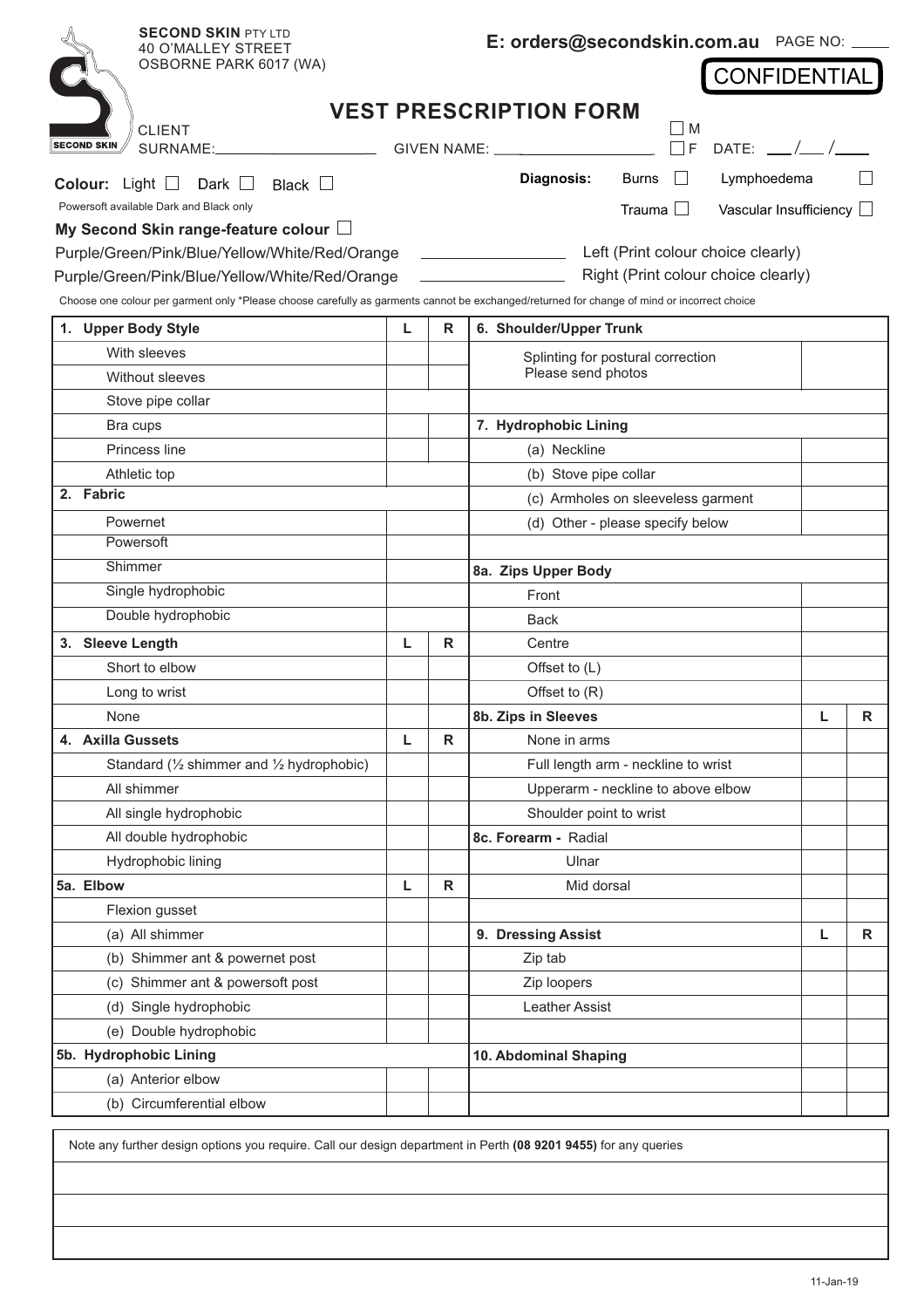

## **FEMALE VEST MEASUREMENT FORM**

**Client:**



| 2                |  |
|------------------|--|
| 3.               |  |
| $\overline{4}$ . |  |
|                  |  |

 Right side base of neck to collar height. Left side base of neck to collar height. Centre back base of neck to collar height.

2

3

1